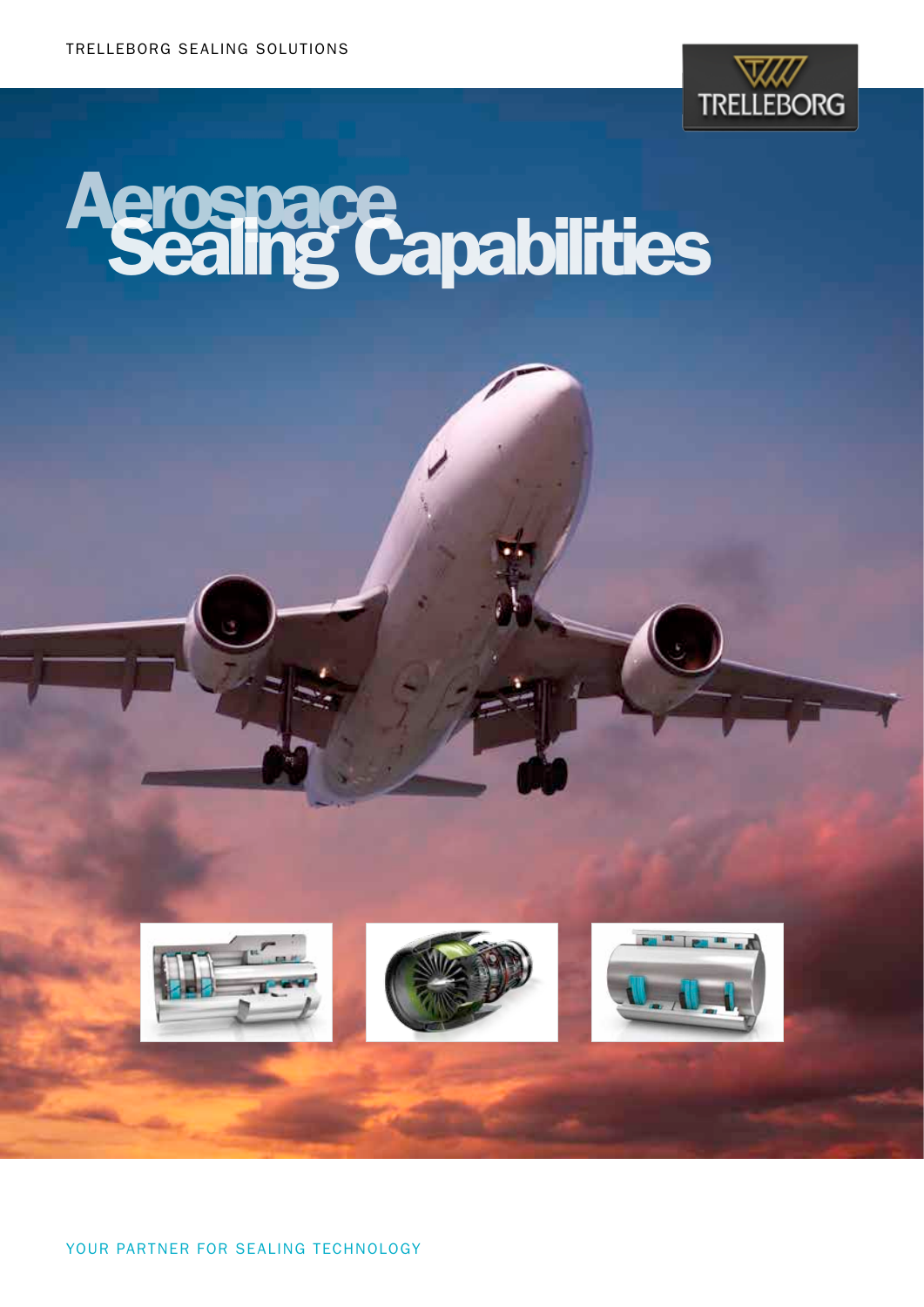# Serving the Aerospace

Trelleborg Sealing Solutions is one of the world's leading developers, manufacturers and suppliers of seals to the aerospace industry, ranking number one in Europe and within the top three globally. We are uniquely placed to offer a dedicated seal design and development service to the aerospace market locally through our global network of engineering and manufacturing facilities.

Our elastomer, PTFE based and airframe seals feature in virtually every major aircraft program. As an approved supplier to leading aerospace manufacturers, our solutions are commonly specified on critical applications, such as airframes, engines, flight controls, actuation, landing gear, wheels and brakes.

#### Material and Applied Material Expertise

The aim of Trelleborg Sealing Solutions is to facilitate customers in the achievement of cost effective, durable solutions that match their specific business requirements and needs.

Not only does Trelleborg Sealing Solutions develop and formulate its aerospace materials in-house, it has also acquired significant skills in the field of applied materials technology. Seals can be individually hand-fabricated, automatically molded, fabric-reinforced or bonded to metallic components.

#### Advanced Elastomers

Specialist in the design, development and manufacture of reinforced elastomer components, Trelleborg Sealing Solutions are experts in high performance gaskets and custom-designed sealing solutions, as well as fabric reinforced elastomeric diaphragms for environmental control in valves and pumps.

A full range of aerospace grade Turel® elastomers is available, specifically engineered to withstand the extremes of temperature and aggressive chemicals encountered in today's aircraft.

#### Pioneering PTFE and Thermo-plastic Offerings

The first company to realize the huge potential of polytetrafluoroethylene (PTFE) in aerospace sealing applications, Trelleborg Sealing Solutions remains at the forefront of this technology with its unique Turcon® material range.

Complementing these materials are a variety of proprietary high-performance, high-modulus Zurcon® thermoplastics, providing a one-stop-shop of engineered solutions for aerospace sealing challenges.

#### Efficient Airframe Technology

With a focus on aerodynamic efficiency, Trelleborg Sealing Solutions offers a range of standard and customized airframe designs, developed for reliability in service and efficiency in assembly, operation and maintenance.

#### Product Portfolio

Trelleborg Sealing Solutions offers its customers a wide product portfolio including:

- Specialty O-Rings
- High speed rotary seals
- Hydraulic, pneumatic, fueldraulic and gas sealing systems
- Rubber-to-metal and rubber-to-PTFE bonded seals
- Fire seal technology
- High temperature engine seals and gaskets
- Elastomeric diaphragms, boot and bellows
- Custom-molded products
- Aerodynamic sealing components
- Inflatable canopy seals
- Window and door seals
- Routing and clipping
- Metallic seals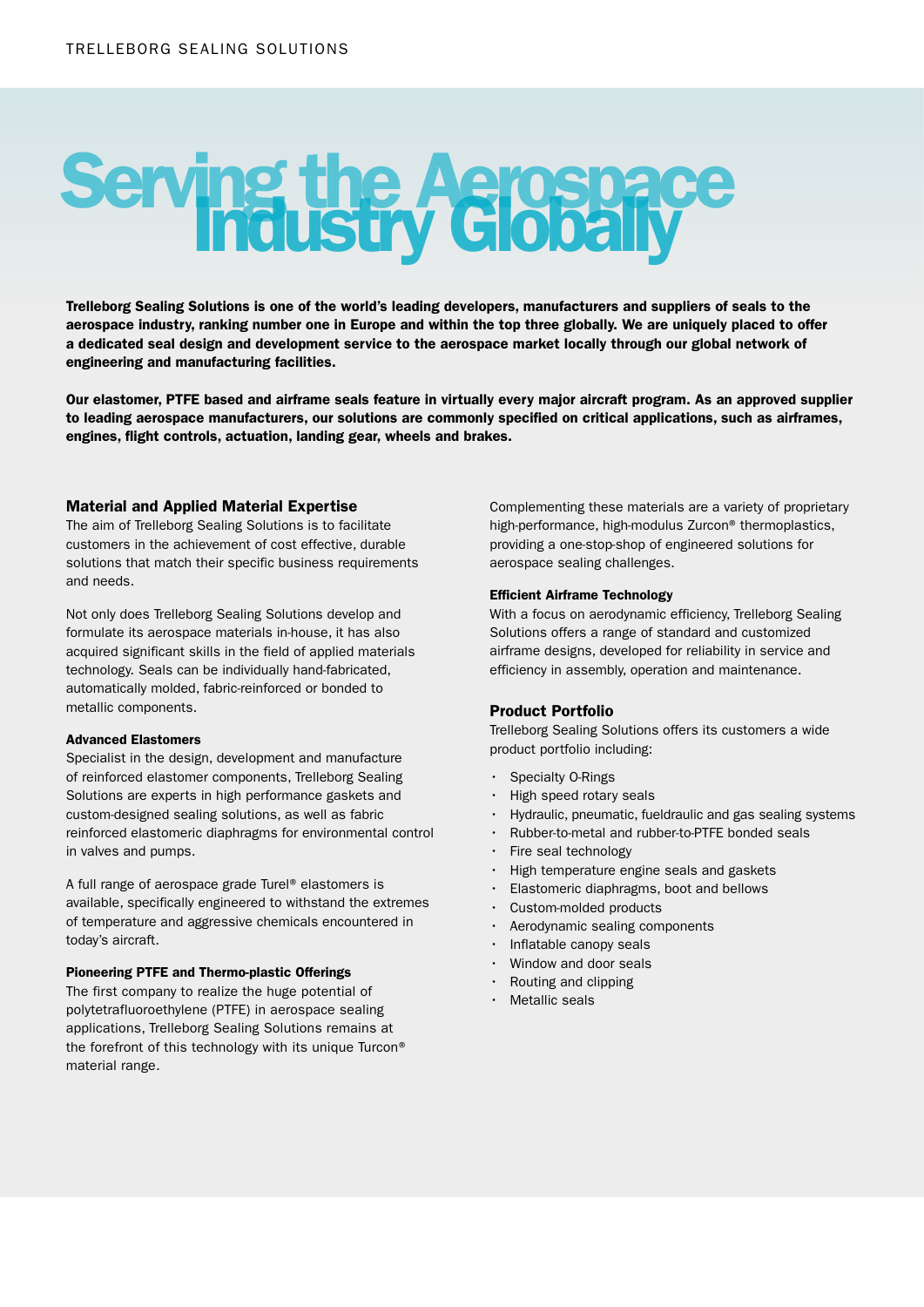#### Local Presence Global Reach

Due to the increasingly stringent requirements of the aerospace market, Trelleborg Sealing Solutions places strong emphasis on its ability to globally service, support and supply its customers through their international network of manufacturing facilities and support teams. Our network includes:

- Over 80 facilities worldwide
- More than 20 manufacturing sites
- Seven strategically positioned material and development laboratories
- Internationally linked design and application centers

#### Outstanding Service

With years of experience in sealing all areas of aircraft systems, our engineering personnel are able to contribute their knowledge of this specialized technology directly to customers; from the efficient handling of enquiries to complete project management of design, prototyping, production, test and installation of sealing systems.

Trelleborg Sealing Solutions employs state-of-the-art design tools, fully customer-compatible CAD systems and leading edge Finite Element Analysis (FEA). Communications can be face-to-face or online, even on the move, through the various sector-leading tools and apps that Trelleborg has developed to make our customers' working lives easier. With these, in the virtual world, design processes can be accelerated across global teams, 24/7.

#### Quality and Manufacturing Capability

Trelleborg Sealing Solutions manufacturing sites are strategically located to provide global coverage and have succeeded in delivering cost effective sealing solutions,

whilst maintaining the highest standards of international airworthiness, quality control and meeting the latest environmental legislation.

The FAA, EASA, JAA and leading aerospace manufacturers are regular visitors to Trelleborg Sealing Solutions facilities worldwide and they continue to work with them to enhance their reputation for quality and to maintain their key position in the aerospace supply chain.

#### Benefits of Working with Trelleborg Sealing Solutions

- A complete polymer sealing range for the aerospace industry
- Proven-engineering excellence servicing all major aerospace programs
- Industry-leading design and materials expertise
- Best practice manufacturing
- Customized distribution capabilities direct line feed, subassembly and kitting
- Aftermarket expertise
- 24-hour worldwide support
- Full service provision design concept to aftermarket support

#### Trelleborg's Aerospace Legacy

Trelleborg Sealing Solutions boasts a world leading reputation as a leading supplier to the aerospace industry with nearly 60-years experience in the development, application and manufacturing of engineered dynamic sealing systems. We bring together the best of foremost global aerospace sealing brands, including: Shamban, Dowty Seals, Dowty, Specialized Elastomers, Woodville Polymer, Chase Walton, Impervia and Palmer-Chenard.

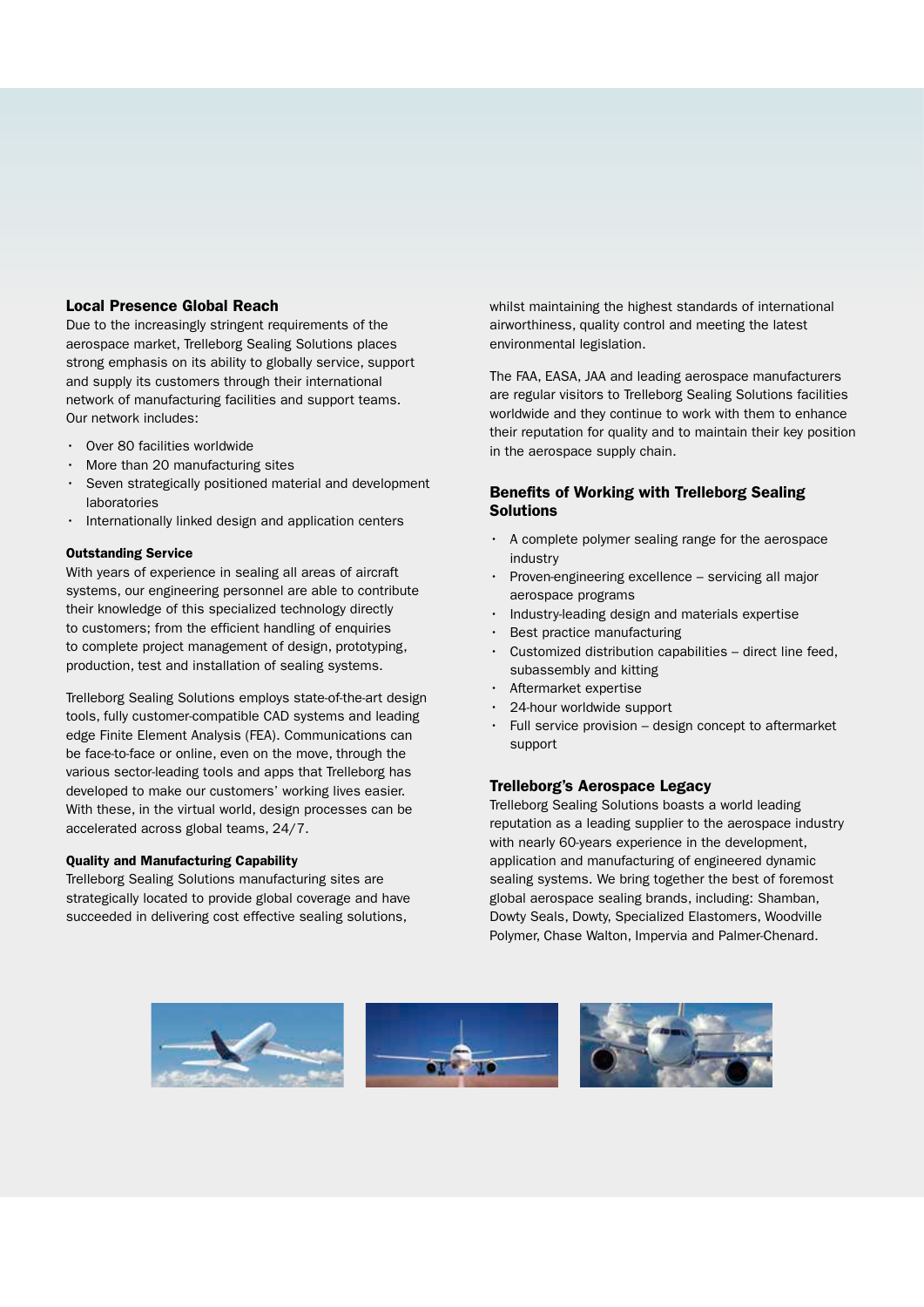### Complete Aerospace<br>Sealing Capabilities

Engine and engine management applications include fan blade annulus fillers, fan cowl and thrust reverser doors, heat exchangers, variable by-pass valve door seals, drive shafts, air intakes, fairings and coupling systems. Materials provide high temperature performance with silicones that operate up to +270°C / +518°F and Isolast® perfluoroelastomer, which operates up to +320°C / +608°F as well as fire seals tested at temperatures of +1100°C / +2012°F.

### Actuation

High integrity piston and gland seals are specified to meet the high usage, long-life demands of aircraft actuators. These can be designed for a variety of configurations up to 55 MPa / 8000 psi. With its vast experience in this field, Trelleborg Sealing Solutions can also assist with actuator design by recommending component tolerances, surface finishes and coatings and seal groove geometries.

#### Landing Gear

A complete sealing system for all landing gear applications, ranging from light aircraft to long-range commercial airliners. TSS is the only company that offers the unique combination of seal friendly lightweight composite Orkot bearings and the back pumping Turcon VL seal, ensuring the ultimate reliability in high sideload and high pressure applications.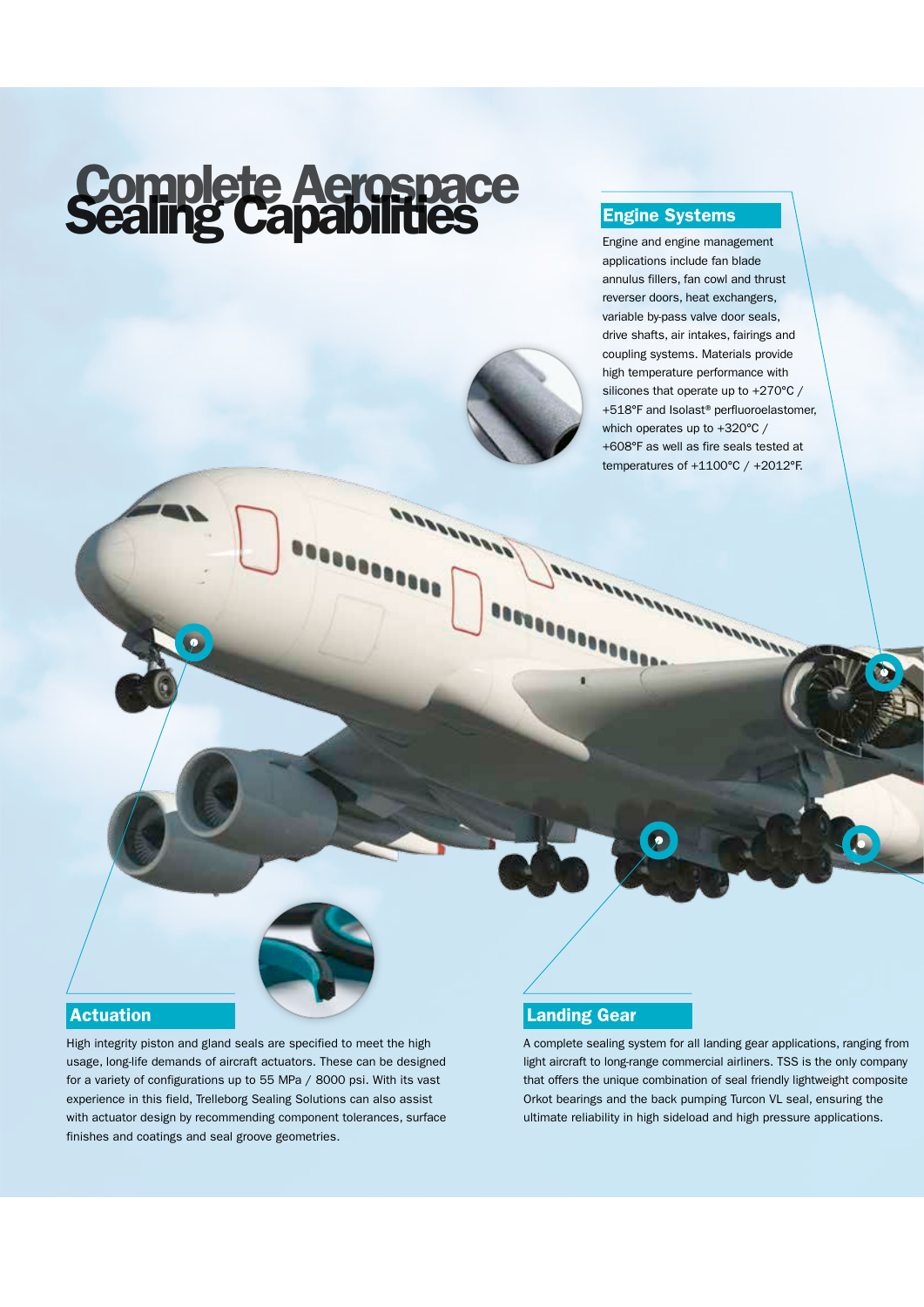#### Airframes

The Trelleborg Sealing Solutions range includes reinforced seals for wing and moving surfaces such as complex aerodynamic shrouds for hydraulic jacks, flaps, rudders and fairings; extruded and molded seals for doors and hatches, interior couplings; inflatable seals for cockpit canopy and noise filtration sealings.



#### Flight Controls

A wide range of both elastomer and spring-energized PTFE based solutions, offer zero leakage and long life performance, in an environment characterized by high frequency oscillation. For rotary shaft seal applications, Trelleborg Sealing Solutions provides conventional radial oil seals through to high performance PTFE based lip seals.



 $\bullet$ 



4

#### Wheels and Brakes

Designed for superior performance in harsh environments, the Trelleborg Sealing Solutions portfolio provides a complete range of static and dynamic sealing systems including steel-reinforced bearing grease retainers, large O-Ring wheel hub seals and high temperature brake seals.